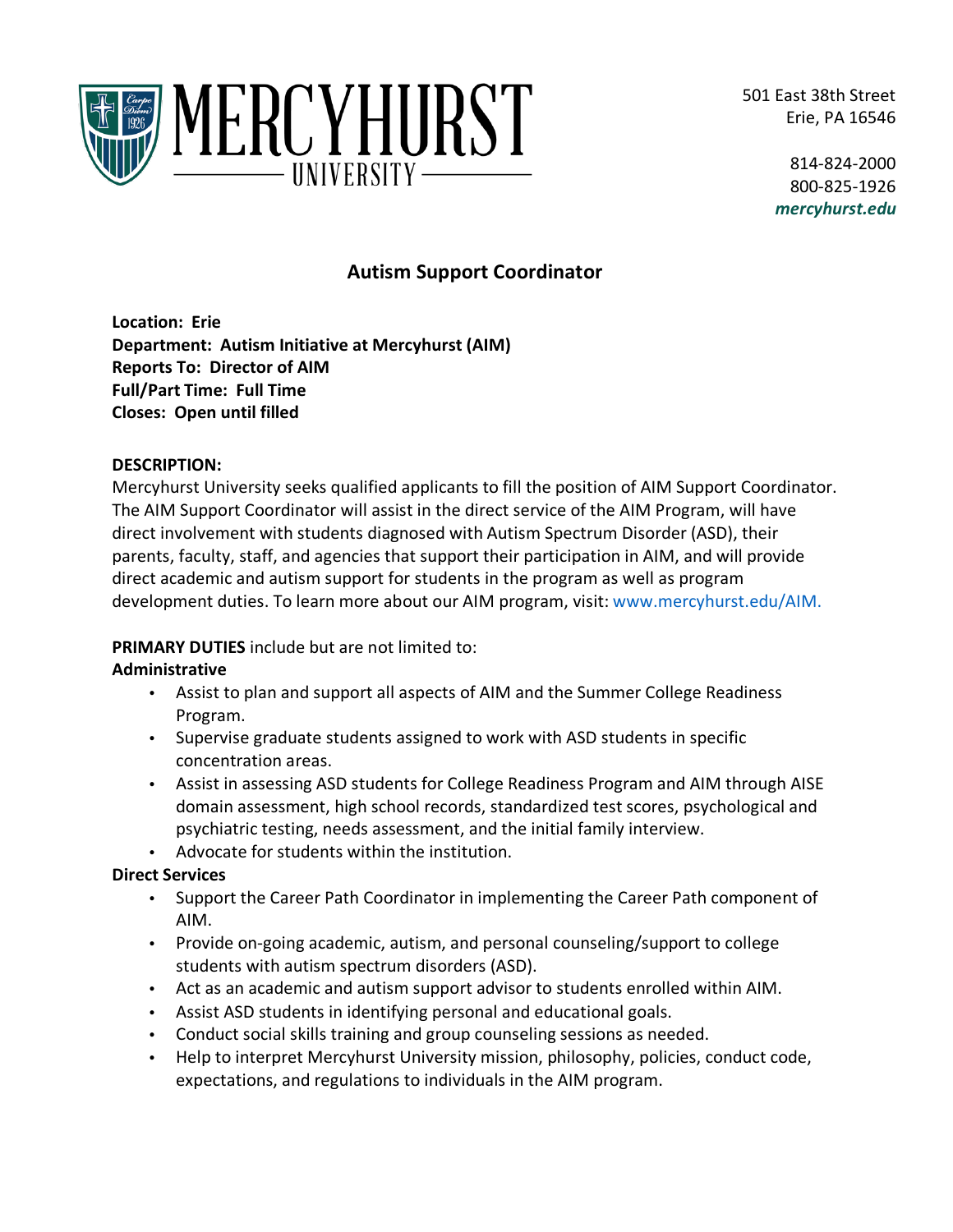- Maintain anecdotal records of interactions with ASD students to include assessment, counseling contracts, follow-up, referral, and other pertinent information.
- Review Mid-term grades and advise accordingly.
- Communicate regularly with parents, faculty, and staff in order to monitor student progress and offer a consistent support system.
- Assist in the daily operations of the AIM program and CREATE program.
- Other pertinent duties as assigned by the Director.

# **Program Development**

- AIM / CREATE Program Development.
- Individualized Social Skills Modules,
- Standardize Programming and Outcome measurements.
- Develop outcomes, behavior plans, and data tracking for program and individuals.

# **Public Relations / Outreach**

- Maintain professional growth through graduate classes, available resources, workshops, and in- service activities.
- Coordinate faculty, staff, and community trainings.
- Consult with Counseling Center and other departments on campus.
- Attend community outreach, speeches, and college fairs to promote AIM.

# **QUALIFICATIONS:**

Master's degree in the field of Counseling, Special Education, Psychology; Candidates who have ability to achieve degree within one calendar year may be considered. Experience with autism in a higher education setting and group facilitation skills is desirable.

## **KNOWLEDGE, SKILLS, AND ABILITIES:**

- Demonstrate highly developed verbal and written skills and the interpersonal skills needed for work with adults on the Autism Spectrum.
- Demonstrate ability to work as a team player.
- Conflict resolution skills and training is strongly preferred.
- Thorough knowledge of the AIM program and behavior management strategies.
- Demonstrate ability to express ideas clearly, exercise balanced judgment in evaluating situations, and make good decisions.

## **APPLICATION PROCESS:**

Review of applications will begin immediately and continue until the position is filled. Send cover letter, resume and 3 work-related references to:

> Human Resources Mercyhurst University 501 East 38th Street Erie, PA 16546 [hrinfo@mercyhurst.edu](mailto:hrinfo@mercyhurst.edu)